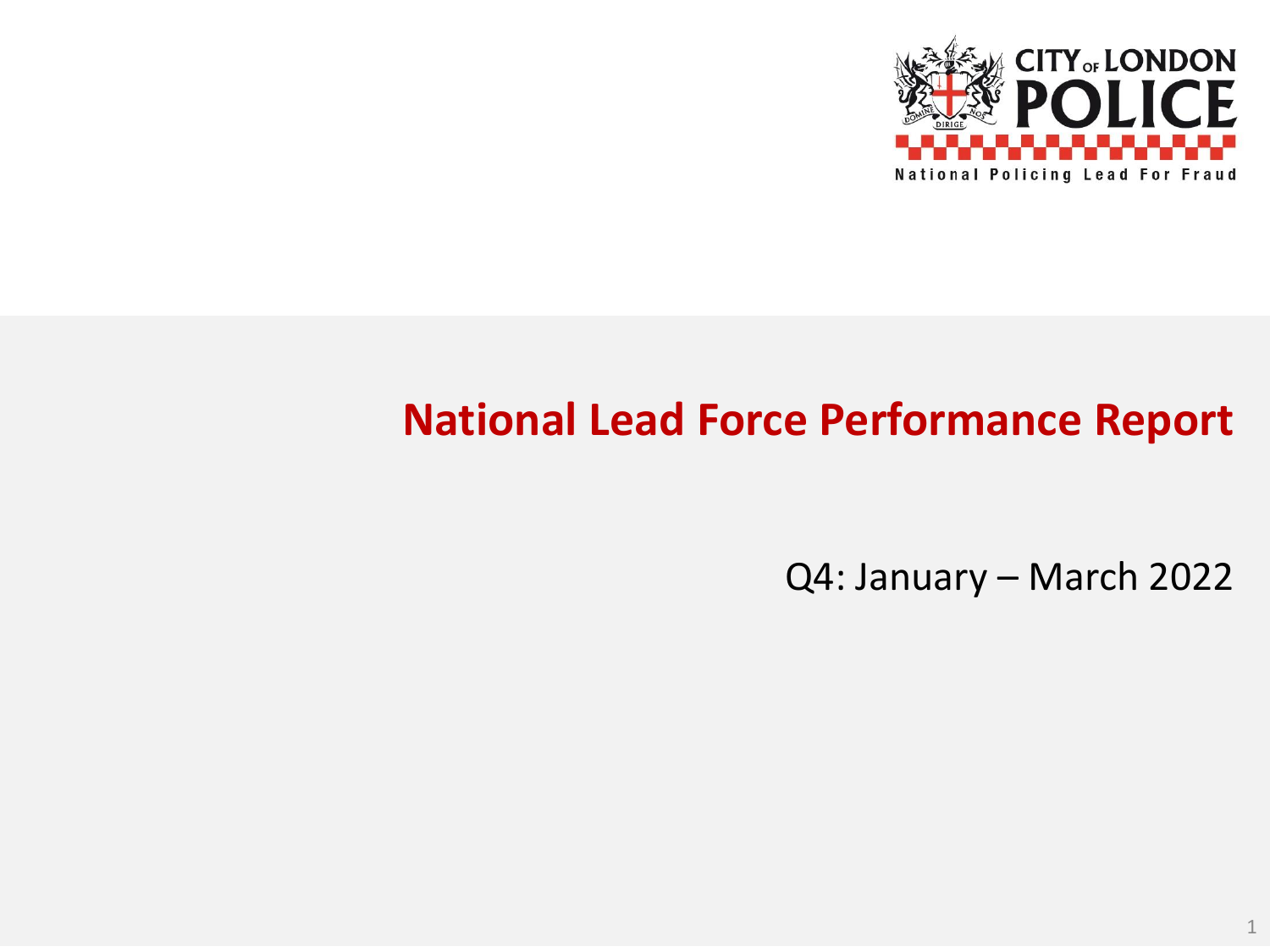## **Performance Assessment - Key:**

The dashboard provides an assessment of City of London Police performance against the National Lead Force (NLF) aims and objectives as set out in the National Lead Force Plan 2020-2022 (NLF Plan).

The NLF Plan was approved by the City of London Police Authority in October 2020. The plan sets out how City of London Police will improve the national response to fraud. It reflects NLF's contribution and commitment to the National Fraud Policing Strategy and the National Economic Crime Centre's (NECC) fiveyear strategy. The NECC leads the 'whole system' to drive down the growth in fraud on behalf of the UK Government.

The NLF plan sets out five outcomes that City of London Police is seeking to achieve: -

Outcome 1 - The public has confidence in the Action Fraud reporting service

Outcome 2 - People and organisations are prevented from being victims of fraud, and victims are supported (National Fraud Policing Strategy)

Outcome 3 - Police resources are deployed efficiently and effectively against fraud threats (National Fraud Policing Strategy)

Outcome 4 - Fraudsters operating nationally are identified and offending is disrupted

Outcome 5 - Policing has the capability and capacity to detect, disrupt and deter perpetrators of fraud (National Fraud Policing Strategy)

In order to identify if these outcomes are being achieved a series of success measures for each outcome have been produced and are reported on throughout this period. The success measures related to each outcome can be found at the start of each slide alongside the current RAG assessment for the relevant success measures.

The below chart identifies the RAG assessment criteria for the success measures.

| Table 1 - Success Measure Performance RAG assessment |                                                                                                                                                                                                                |  |
|------------------------------------------------------|----------------------------------------------------------------------------------------------------------------------------------------------------------------------------------------------------------------|--|
| Green                                                | The success measures are being met                                                                                                                                                                             |  |
| <b>Amber Green</b>                                   | The success measures have not been consistently met but there is sufficient evidence to show that developments are<br>being made to improve the RAG status of the measures to green by the end of the period   |  |
| <b>Amber Red</b>                                     | The success measures have not been consistently met and there is insufficient evidence to show that developments are<br>being made to improve the RAG status of the measures to green by the end of the period |  |
| <b>Red</b>                                           | It is unlikely the success measure will be met for the annual period based on the success shown in quarters to date                                                                                            |  |
| Grey                                                 | Insufficient evidence means that no meaningful assessment is possible at this time.                                                                                                                            |  |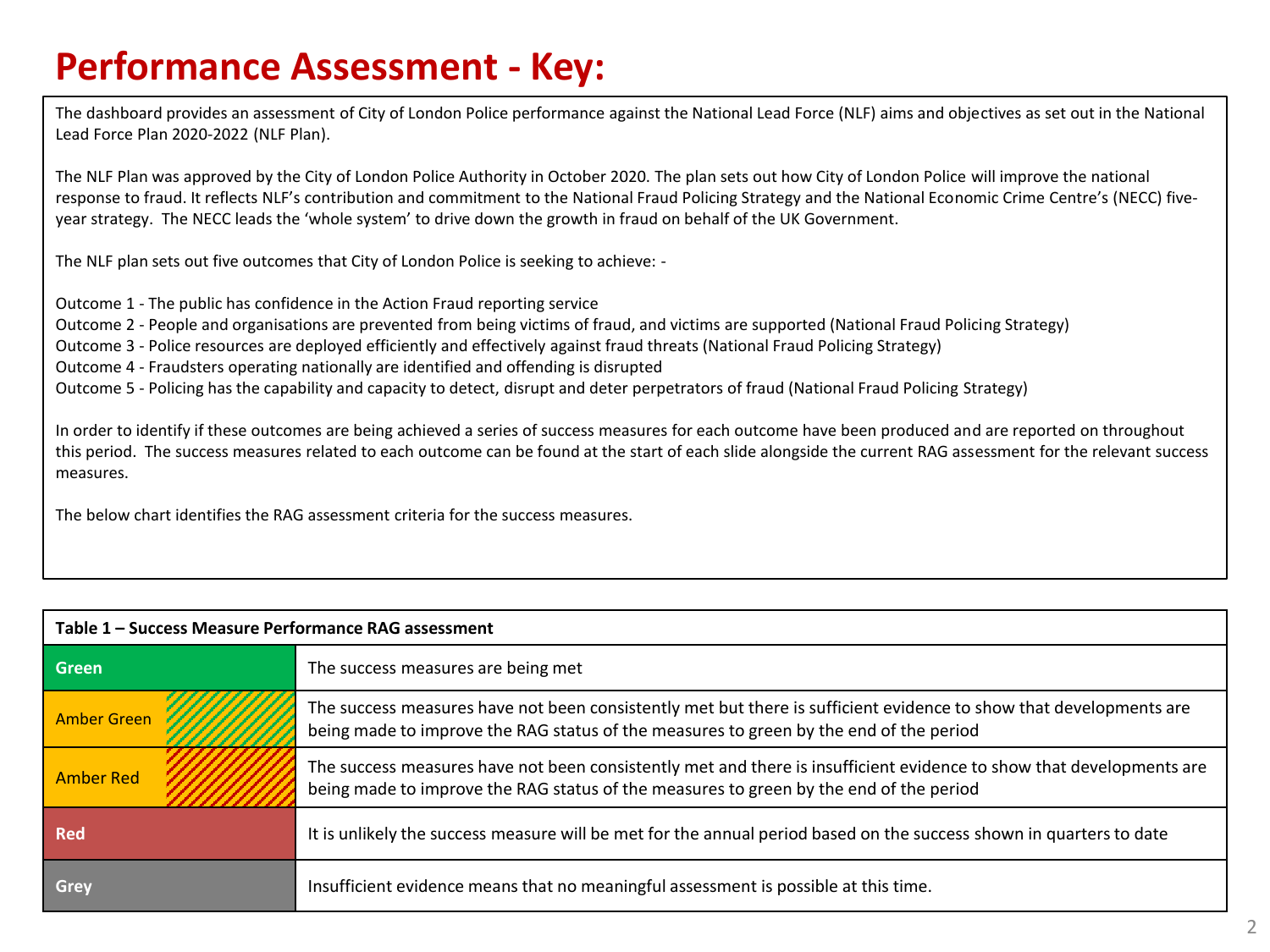## **Outcome 1:** *The public has confidence in the Action Fraud reporting service.*

**NLF Role:** City of London Police operates the national fraud and cybercrime reporting service. Responsibilities include providing a first point of contact for victims of fraud, crime reporting and triage.

#### Success Measures:

- **96% of survey respondents are satisfied with the telephone reporting service. GREEN**
- 85% of survey respondents are satisfied with the online reporting service. A sample of the state of the state of the state of the state of the state of the state of the state of the state of the state of the state of the s



The main Action Fraud satisfaction survey indicates that satisfaction with the telephone reporting service remains consistent and on target at 96% for the quarter. The overall satisfaction for the year is 97%, exceeding the target.

Satisfaction with online reporting has fluctuated during the period, reaching a high of 89% in March, only dropping below the target to 80% in February. At 84%, satisfaction for the quarter fell just short of our target of 85%. Satisfaction for the 2021/22 financial year also fell just short of our target at 84%. Overall, online satisfaction has seen a marked improvement since the introduction of the virtual advisor 'chatbot' service in May, in addition to improved signposting on the website.

Since the launch of the current victim satisfaction survey, Action Fraud advisors have provided a consistently good service. Overall, 1% of those reporting a crime in Q4 opted to provide satisfaction feedback to the confirmation fulfilment survey. Over 1.39M confirmation survey links have been delivered to date, with 15,982 respondents opting to provide satisfaction feedback, including free text responses which are used to continuously improve our service.

The number of Action Fraud complaints logged in Q4 2021/22 increased by 131% from 84 in Q3 to 194. During the quarter, 155 cases have been finalised as either resolved or it was found that the service was acceptable.

The most commonly received complaint was in the category A2 – Decisions, often due to the non-investigation of a report.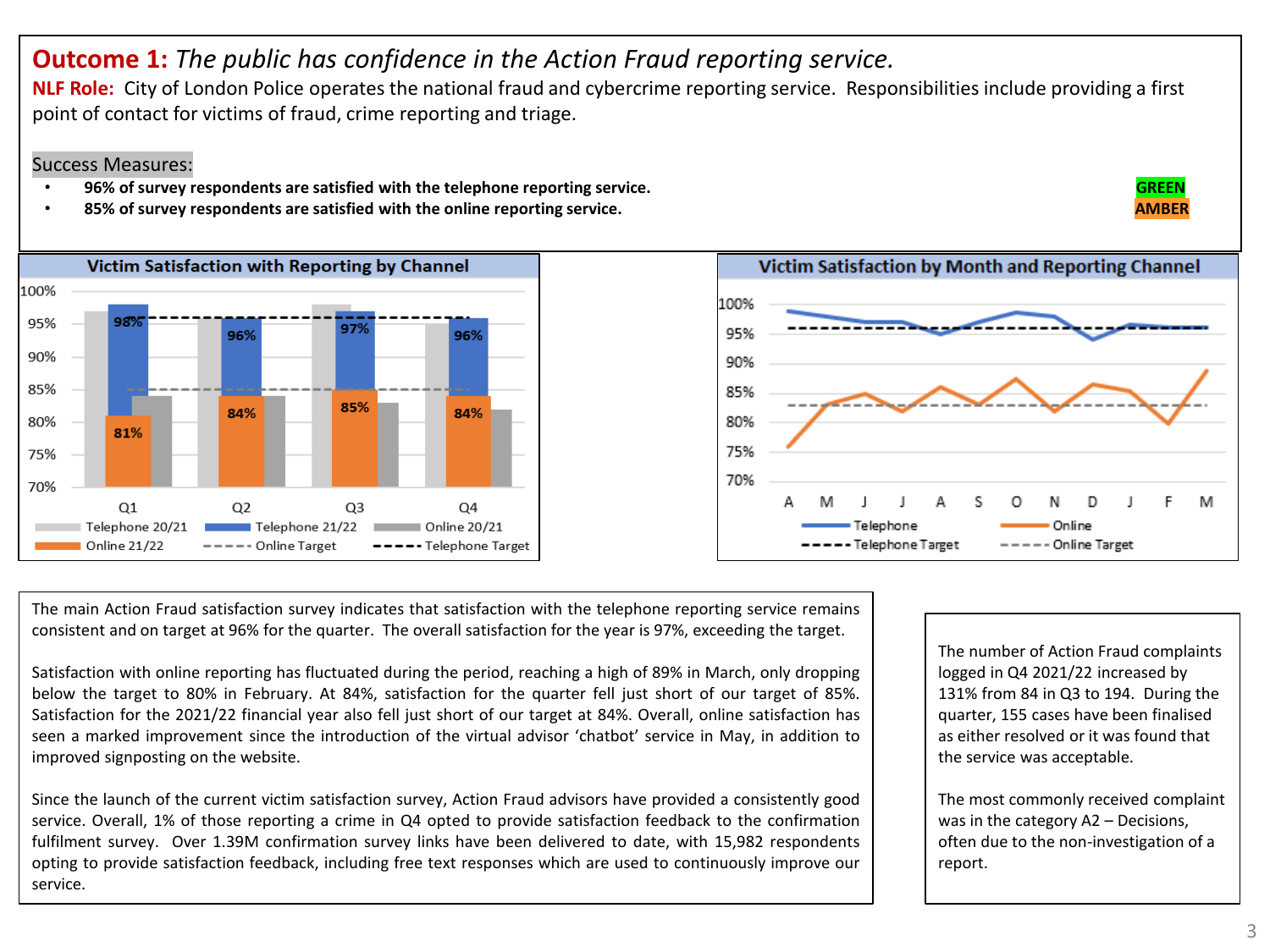## **Outcome 1:** *The public has confidence in the Action Fraud reporting service.*

**NLF Role:** City of London Police operates the national fraud and cybercrime reporting service. Responsibilities include providing a first point of contact for victims of fraud, crime reporting and triage.

#### **Success Measures:**

- Average time taken to answer within Action Fraud is 5 minutes\*
- The percentage of reports to Action Fraud that are abandoned is below 16%\*

\* These benchmarks are based on an assumed static demand level from 2019/20.

The number of calls answered by Action Fraud fell by 8% from 74,906 in Q3 to 68,933. This represents a reduction from the same quarter in the previous year (90,164) and an increase on Q4 2019/20 (61,749). Last year saw the highest ever volumes into the service in one quarter, but demand has now returned to expected volumes resulting in subsequent reductions in calls handled and reports submitted.

Volumes of online reports received rose slightly this quarter, from 89,810 in Q3 to 93,232 in Q4. This represents a small decrease of 6% from Q1 when levels were at their highest. Some of this decrease is due to seasonality.

The average time taken to answer calls in Q4 was 18.33 minutes which is slower than the previous quarters this year and nearly double the monthly average of 9.45 minutes from 2020/21. March showed some recovery at 18 minutes from the February peak of 21, the target of answering calls within 5 minutes was not met in any month this year.

Call abandonment figures increased quarter on quarter to 43% and sit below the financial year average of 33.8%. Again February saw the highest call abandonment figures, but the whole quarter remained above 40%. The target of 16% was not met this year.

Q4 performance was impacted by staffing challenges including vetting delays, onboarding of new starters, attrition, high covid absence and annual leave. Storm weather and outages in the reporting system also impacted the service across a total of 6 days in February, resulting in manual reports being taken on two separate occasions.







Quarter 4 was challenging in the Contact Centre, with system outages and power issues connected to Storm Eunice both having a negative affect on performance. There were also staffing shortages due to covid related sickness and annual leave. Measures have been put in place to mitigate these in the coming months.

Staff turnover is also still a factor, with more call handlers leaving than joining due to vetting issues. A plan is in place to recruit internal candidates who can be processed quicker, and effort has been put into upskilling the existing workforce while awaiting new starters.

On the online reporting tool, the Chatbot development has continued and all guests who aim to chat, now come through the menu provided. Phase 2 of the project is now live, and provides 60+ informational and guidance responses via a neural language bot, to free text questions from service users. This has resulted in further capacity to support the inbound voice service and uptake is now stable.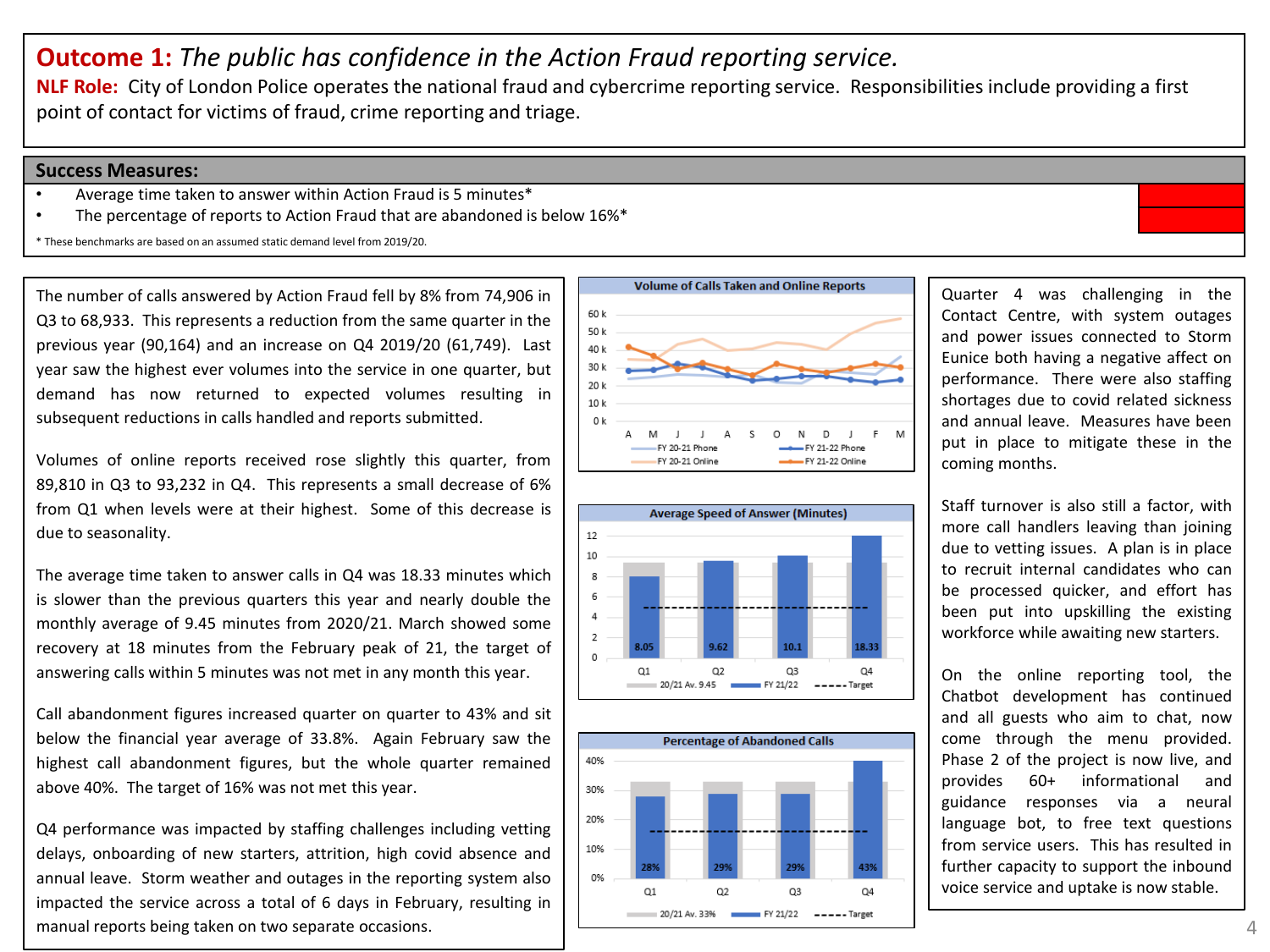**Outcome 2:** *People & organisations are prevented from being victims of fraud, & victims are supported.* **NLF Role:** City of London Police is responsible for providing first contact support for victims who report to Action Fraud. It is also responsible for developing and disseminating national protect messaging for policing based upon latest crime reporting trends.

#### **Success Measures:**

- Maintain the reach of protect messaging\*
- Establish a baseline for use of protect messages through CoLP online and offline media channels and engagement events.

\*Stretch Metric – Extend the reach of Protect messaging by 10%



The Force continues to develop its understanding of engagement and reach for protect messaging; in order to establish the relevant baseline through online and offline media channels. There are processes in place to collect data for the number of Protect events and social media posts each quarter, and to record the numbers of attendees and impressions linked to these. Next steps will involve engaging with attendees to understand the effectiveness of the content and whether behaviour will change, and the reach of social media posts. Impressions are defined as the number of people your content is visible to, while reach refers to the number of people engaging with your content through likes, comments and shares.





The number of protect events were significantly lower in 2020/21 than previous years; as restrictions were imposed due to Covid-19. However, teams found new ways of engaging with stakeholders and the public, in particular using online events which can reach greater numbers. This recovery continued in Q4 of this year, with 4,221 people attending 108 events. Of particular note, over 2,000 people attended online events held by DCPCU in March.

Following the increased activity relating to Black Friday and Christmas related frauds in Q3, Action Fraud social media output remained high compared to the first half of the year. The top engagements related to various phishing scams.

Across the quarter, the Media Team oversaw 12 press releases and 8 interviews, including an interview about 'cash for crash' with BBC's Crimewatch. Subject matter included the annual Valentines romance fraud awareness campaign and IFED's 10 year anniversary.

The NFIB released 6 alerts through its digital community messaging platforms. These platforms reach approximately 600,000 users each time an alert is sent.

5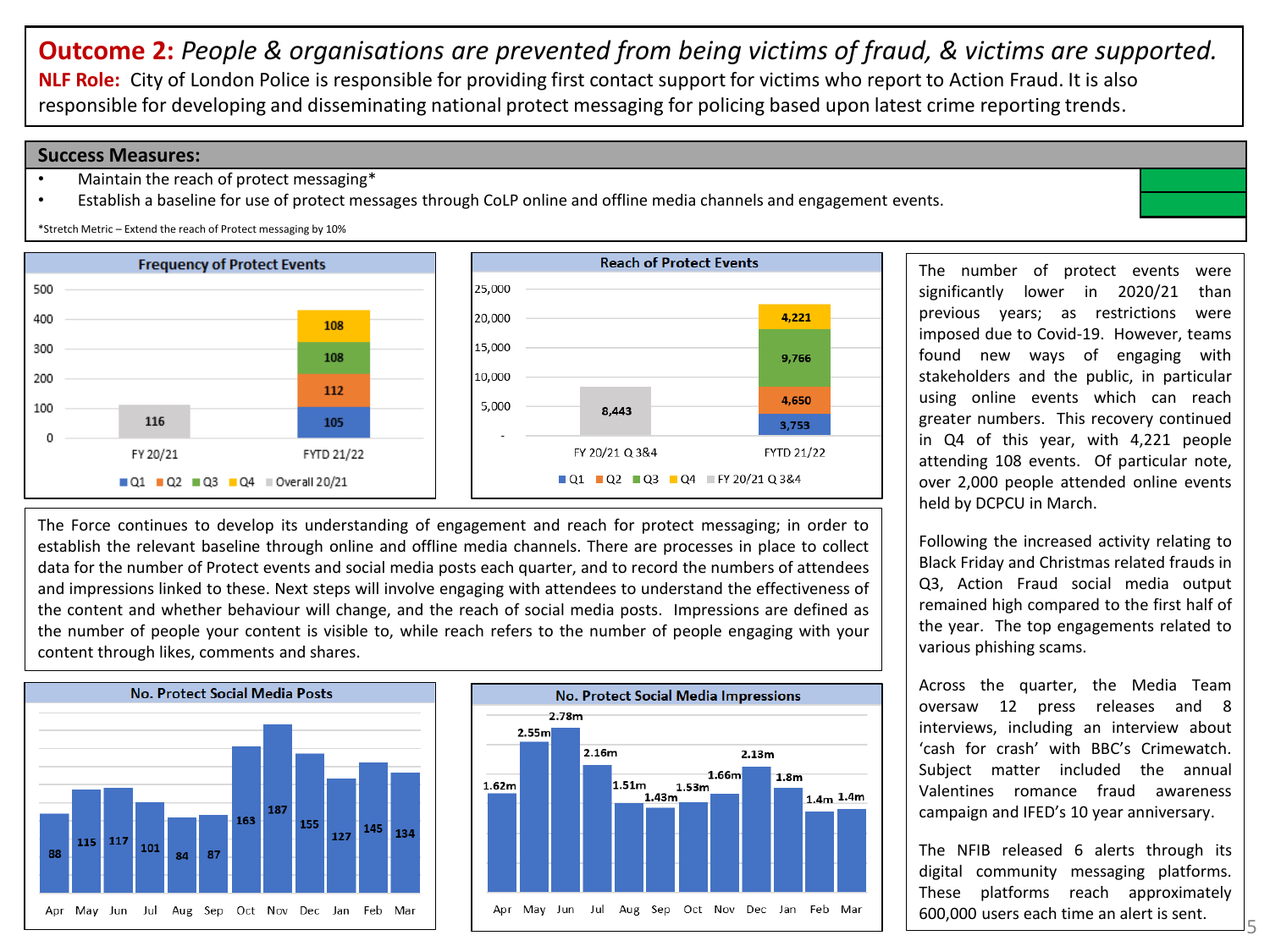**Outcome 2:** *People & organisations are prevented from being victims of fraud, & victims are supported.* **NLF Role:** City of London Police is responsible for providing first contact support for victims who report to Action Fraud. This includes the banking sector, utilising initiatives to identify and disrupt accounts used in Payment Fraud.

#### **Success Measures:**

The value of transactions confirmed as prevented or disrupted before passing into criminal hands is increased\*

\*The ambition is to increase this by 25% of 20/21 funds for the year with a stretch metric of a 50% increase.





CoLP is continuing its long standing initiative to alert banks to accounts used in fraud. The monthly average of referrals has steadily increased from 164 alerts in 2019/20 and 466 in 2020/21, to 765 for 2021/22. January recorded a peak of 950 alerts sent to banks, followed by slightly lower numbers in February and March. The confirmed value of repatriated funds is reliant on feedback from banks which is not always available. The confirmed average monthly savings rose sharply from £14,759 in Q1 to £117,345 in Q2, but then fell to only £1,548 in Q3 and £661 in Q4. This is partly due to a £173,000 payment diversion fraud repatriated in July. For the financial year to date CoLP have alerted banks of accounts used to receive the proceeds of fraud to the amount of £35,124,518 and as a result £412,379 has been confirmed as recovered since April.

The number of disrupted bank accounts has been rising since the inception of the project and the initiative allows not only for funds to be returned to victims, but also disrupts fraudsters, demonstrates good partnership working, and provides CoLP with the ability to start an investigation early if an alert is missed by the banks. A solution regarding automation of early reporting back to banks in a more consistent and timely manner went live in May. The system is not linked to UK Finance systems at this time, so feedback will continue to rely on manual reporting from banks until this is resolved.

Additional funding has been received through the Lloyds collaboration to further automate alerts into the UK Finance BPS system; which many banks are using to identify monies at risk across industry. The additional benefit of this work, is to also automate the feedback from the banking industry back into CoLP as to the outcomes of the alerts sent by NFIB. The aim is to enhance feedback on action taken and funds repatriated to victims whilst reducing the manual effort to both chase, and send an outcome back to CoLP. Work is ongoing as to the feasibility of this solution working with UKF, CoLP IT and IMS with a delivery date on or before August 2022. In the meantime efforts have been made to improve the current process with individual banks utilising a CoLP volunteer working in the financial industry; to increase reporting of outcomes back into the NFIB.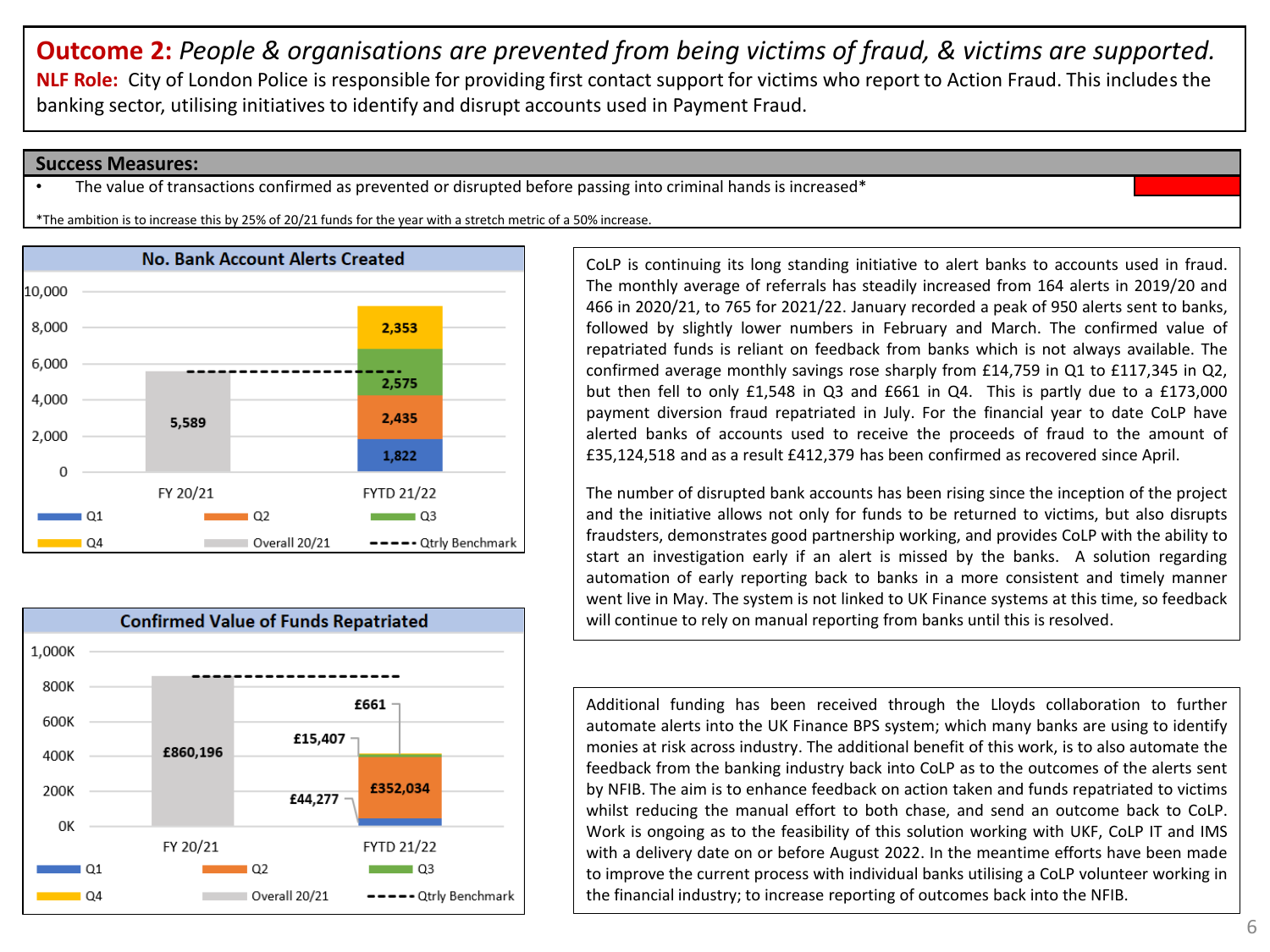**Outcome 2:** *People & organisations are prevented from being victims of fraud, & victims are supported.* **NLF Role:** City of London Police is responsible for providing first contact support for victims who report to Action Fraud . It is also responsible for developing and disseminating national protect messaging for policing based upon latest crime reporting trends.

#### **Success Measures:**

- The Economic Crime Victim Care Unit will maintain the level of support provided to victims
- The Economic Crime Victim Care Unit will sustain the low levels of repeat victimisation following interaction with their service



During the period, 13 repeat victims were recorded. Despite this being an increase on the 12 repeat victims recorded in 2020/21, as this is only 0.05% of total victims engaged with, levels of repeat victimisation remain low.

The National Economic Crime Victim Care Unit (NECVCU) supports forces at a local level, delivering care to victims of fraud and cyber-crime, allowing for a consistent and national standard of care and support. The **Level 1** service gives Protect/Prevent advice to non-vulnerable victims of fraud. The **Level 2** service engages with victims when vulnerability is identified, and by giving crime prevention advice and signposting to local support services helps the victim to cope and recover from the fraud. Six forces are currently covered by both Level 1 and 2 services, with a further 14 receiving Level 1 only. The NECVCU is looking at onboarding more forces and have conducted 19 trials.

In the fourth quarter of 2021/22 the NECVCU has performed above 2020/21 averages with the volume of e-advice given, but the numbers of telephone contacts fell for the Level 1 service in March due to vetting issues, while remaining stable for Level 2. During the period, NECVCU has engaged with 17,934 victims. Between January and March 2022, 9 victims have requested additional advice over suspicious emails or phone calls, preventing re-victimisation and an estimated £145k in fraud. 77 victims have been provided with additional safeguarding support. Over the past 12-18 months NECVCU have supported victims to recover over £1,220,000.

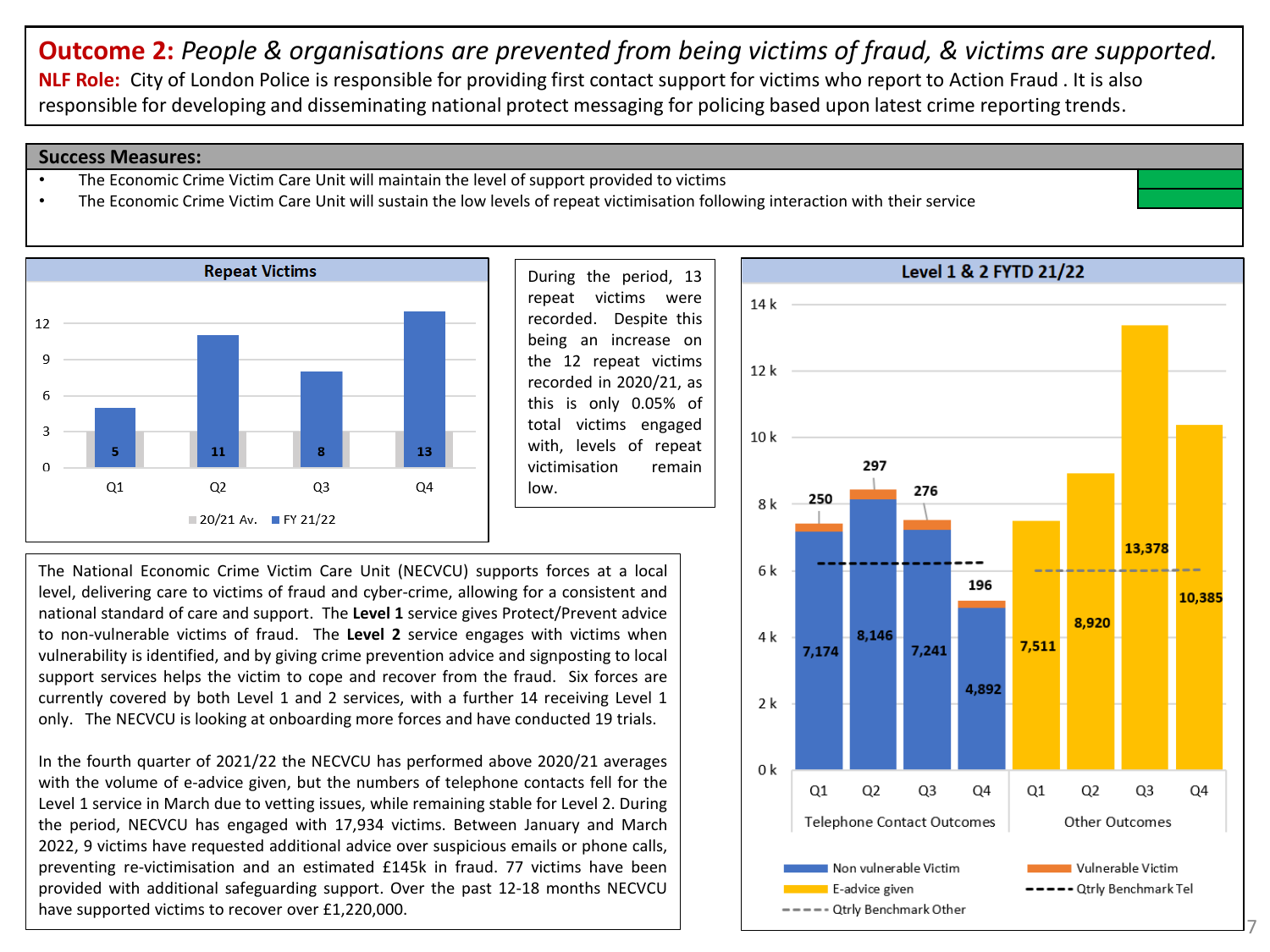## **Outcome 3:** *Police resources are coordinated and deployed efficiently and effectively.*

**NLF Role:** City of London Police is responsible for developing and disseminating crime reports for intelligence, protect and pursue action to policing and other law enforcement through the National Fraud Intelligence Bureau. It is also responsible for leading and coordinating the police response to fraud.

#### **Success Measures:**

- 50% of crimes that meet the threshold are reviewed within 28 days
- The number of crimes disseminated for investigation is increased<sup>\*</sup>

The ambition is to sustain 2019/20 levels as per graph benchmark.



All fraud reports received are triaged against agreed thresholds and prioritised for review. The highest harm frauds are prioritised and the reports are further examined. Levels of harm are set each year through a MoRiLE process where each fraud and cyber crime type is ranked and the highest ranked for potential harm and risk become priority control strategy crimes. Once the report is reviewed a decision will be made about the viability of cases and most appropriate agency to investigate them. The report will then be disseminated to that agency. If the report is not reviewed or disseminated then Protect Advice is sent to the victim and they may be referred to the National Economic Crime Victim Care Unit if appropriate.

Due to technical issues the data for triaging times was unavailable for some time. We now have preliminary figures from project DROID and are awaiting final sign-off of these, figures could be subject to change in future reports. Current indications are that throughout the year 91% of reports that meet the threshold for investigation have been reviewed within the 28 day target.



A total of 12,076 Pursue reports were disseminated in Q4, the highest quarterly volume of the year, and bringing the total Pursue reports disseminated to 42,974, a 32% increase from the 2019/20 benchmark. (Note: this excludes reports that are disseminated for intelligence purposes or victim care). There is work ongoing to link in with Action Fraud and improve the quality of the fraud reports taken. For example, the use of mandatory fields for vital information such as bank account details will reduce the volume of additional enquiries made during initial investigations; and streamline the review and dissemination processes.

The dissemination of Control Strategy crimes also surpassed the 2020/21 quarterly average of 2,553, with 3,235 crimes sent this quarter. Control Strategy priority crimes include: Romance Fraud, Courier Fraud, Investment Fraud, Payment Diversion Fraud, Insurance Fraud and Banking/Payments Fraud. This is in line with the campaigns run throughout the year, focusing on a number of these areas along with COVID-19 related fraud.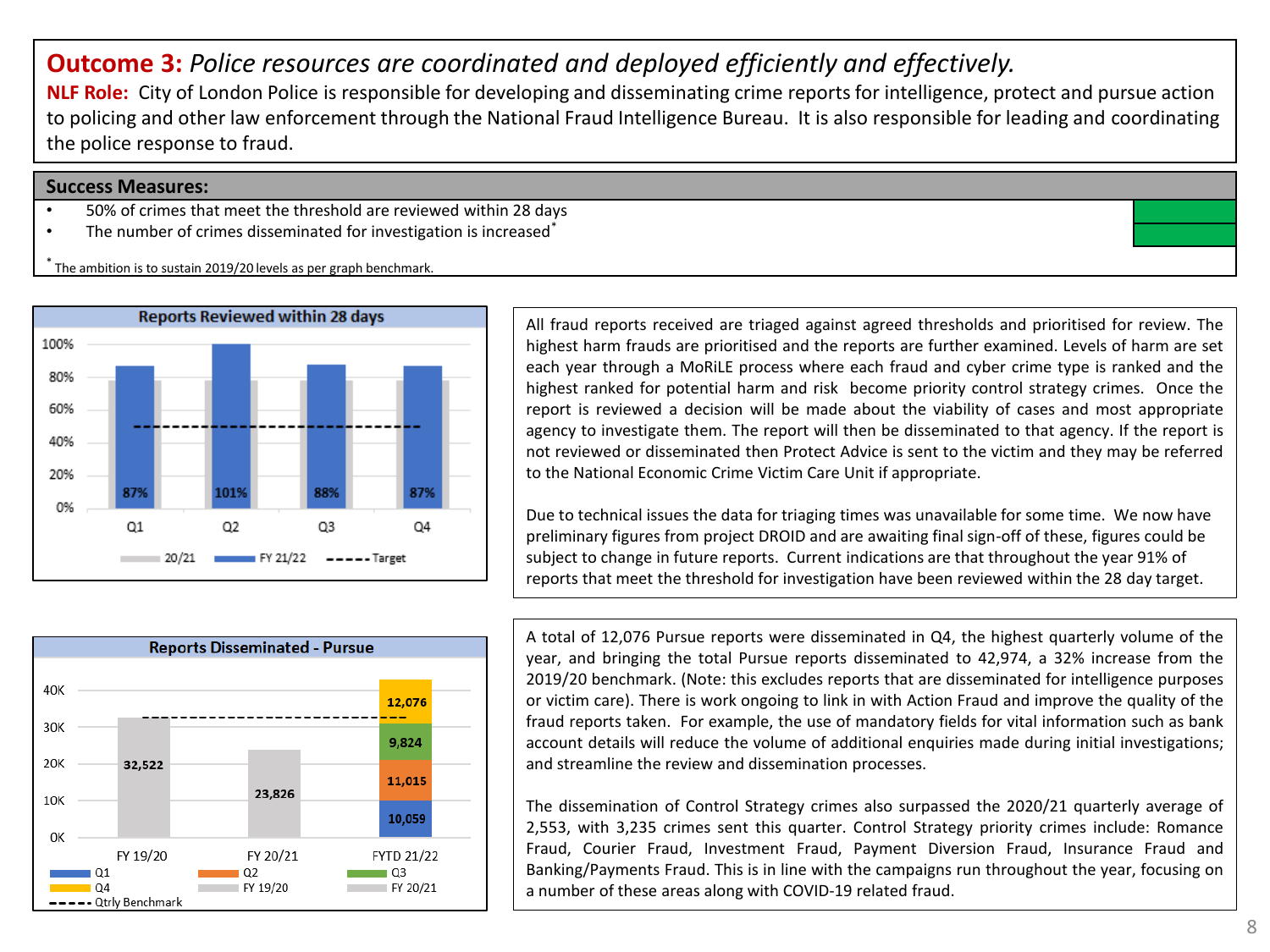## **Outcome 3:** *Police resources are coordinated and deployed efficiently and effectively.*

**NLF Role:** City of London Police is responsible for developing and disseminating crime reports for intelligence, protect and pursue action to policing and other law enforcement through the National Fraud Intelligence Bureau. It is also responsible for leading and coordinating the police response to fraud.

#### **Success Measures:**

- The number of judicial outcomes recorded by policing is increased.
- 100% of Home Office forces are in the compliant category for outcome reporting.

Forces are required to provide outcome information to CoLP every month, matched against their NFIB disseminations. In Q4, all forces continued to provide a return each month. The National Coordinators continue to engage with forces to ensure this 100% compliance can be maintained throughout the year.

| FY 20/21                                 | <b>Returns</b> |
|------------------------------------------|----------------|
| <b>Compliant</b> (10-12 Returns)         |                |
| <b>Partially Compliant (7-9 Returns)</b> |                |
| Non Compliant (0-6 Returns)              |                |



| <b>FY 21/22 FYTD</b>                     | Returns |
|------------------------------------------|---------|
| <b>Compliant</b> (10-12 Returns)         | 45      |
| <b>Partially Compliant (7-9 Returns)</b> | 0       |
| Non Compliant (0-6 Returns)              | 0       |

The number of judicial outcomes reported nationally in Q4 peaked at 2,240 bringing the total to 7,007 for the year. This is a 7% deduction from the previous year's total outcomes. Non-judicial outcomes also fell slightly, from 57,826 in 20/21 to 57,424 in 21/22.

The total outcomes reported in the period can relate to disseminations from any time frame. The volume of outcomes fluctuates throughout the year as, for example, one investigation into a boiler room might have hundreds of outcomes attached to it.

When considered in relation to the number of crime report disseminations that have been made during FY 2021/22, this gives a judicial outcome rate of 25%.

Note: Judicial outcomes refer to Home Office Counting Rules Outcomes 1-8 which include charges, cautions, taken into consideration etc (they do not refer to the wider criminal justice process).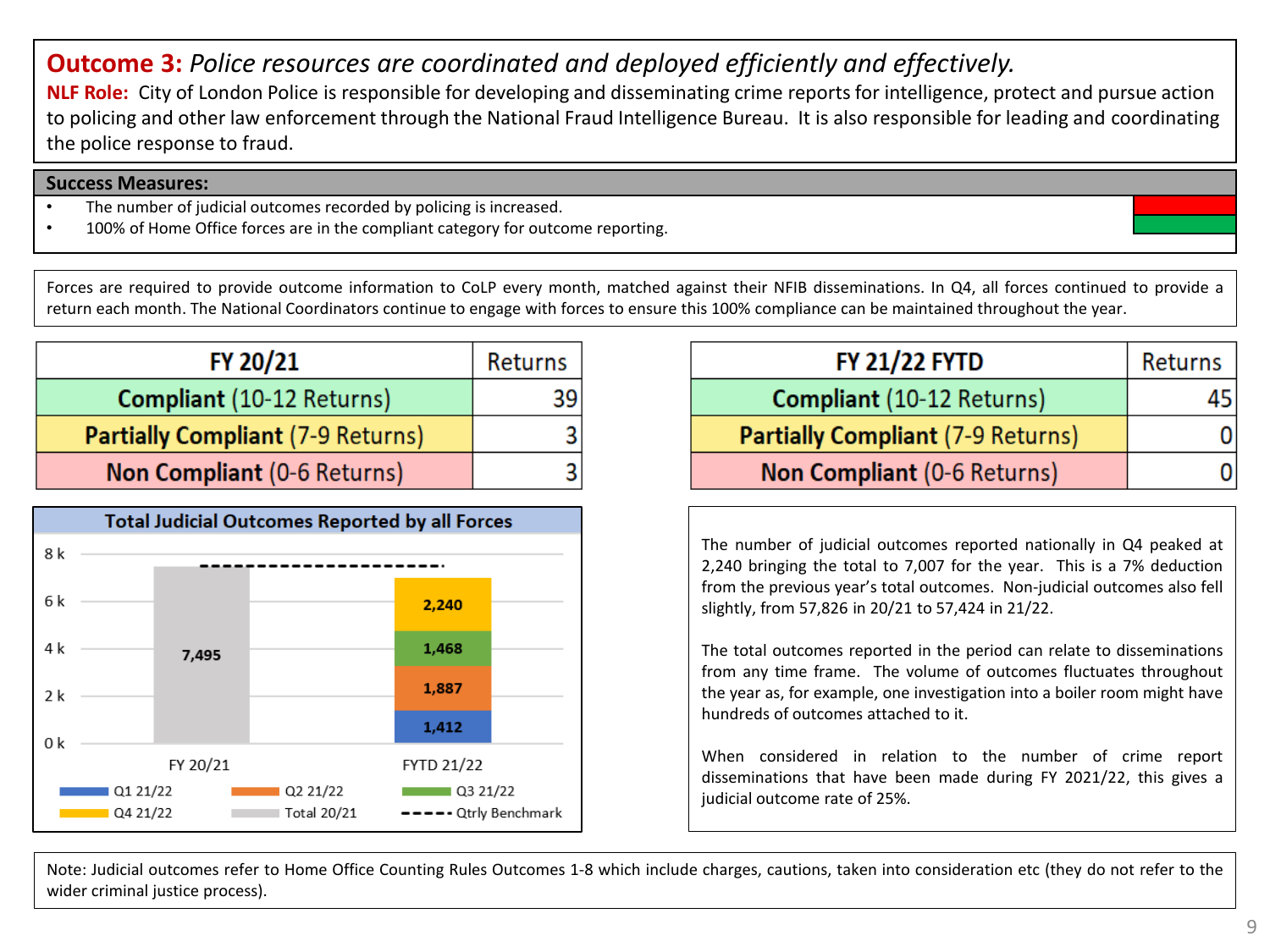**Outcome 4:** *Fraudsters operating nationally are identified and their offending is being disrupted.* **NLF Role:** City of London Police investigates nationally significant, serious and complex fraud on behalf of policing. It received referrals from a range of stakeholders including police forces, ROCUs, National Fraud Intelligence Bureau and the National Economic Crime Centre, as well as stakeholders linked to it's funded units.

#### **Success Measures:**

• CoLP OCG disruptions are sustained with higher proportion of major disruptions.





There are currently 65 mapped Organised Crime Groups (OCGs) under investigation by National Lead Force teams. Eight new OCGs were mapped in Q4 and four were closed.

There were a total of 6 disruptions during Q4 2021/22, which is half the quarterly average of 12 from the previous year. However, this exceeds the number of disruptions recorded for Q4 of 2020/21 (4) suggesting a possible seasonal variance in Q4.

Although no major disruptions were recorded in Q4, the total for the year is 10, which is the same as 20/21 and slightly less than 19/20. Overall, the number of disruptions has increased by 1, with the greatest proportion being of moderate impact.

- Two moderate disruptions were claimed in Q4 relating to the arrest of a key nominal and seizure of digital devices in a Fraud Team case, and two subjects pleading guilty to producing counterfeit Bio Oil in a PIPCU investigation.
- The moderate disruptions included the arrest of a professional enabler, and warrants, seizures and intelligence gathering conducted against a number of key nominals in cases across the NLF teams.
- The City SOC team continue to receive and assess NLF referrals where appropriate for proactive support and investigation.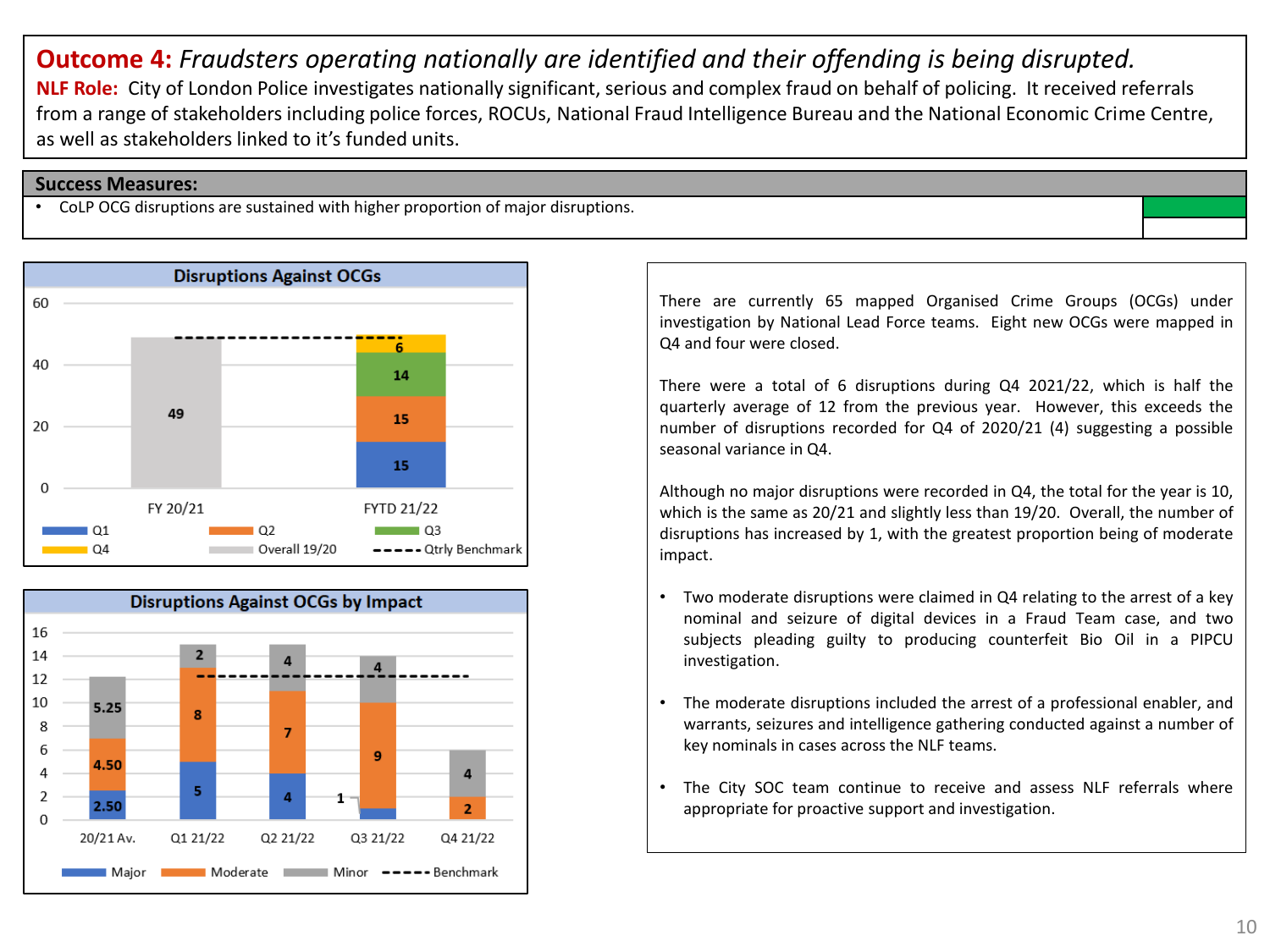## **Outcome 4:** *Fraudsters operating nationally are identified and their offending is being disrupted.* **NLF Role:** City of London Police investigates nationally significant, serious and complex fraud on behalf of policing. It received referrals from a range of stakeholders including police forces, ROCUs, National Fraud Intelligence Bureau and the National Economic Crime Centre, as well as stakeholders linked to it's funded units.

#### **Success Measures:**

Increase the number of judicial outcomes recorded by City of London Police.\*

\*The ambition is to increase by 25% with a stretch metric of 50% of 20/21 outcomes



Pursue activity was affected by the pandemic throughout the previous year, with lower numbers of arrests, interviews, cautions and charges than in 2019/20. Each quarter of 2021/22 has seen recovery of activity levels across all of these measures, reaching a peak in March with officers reporting 24 arrests and 34 interviews under caution.

The chart to the left shows that following the high numbers of judicial outcomes reported in 2020/21 and Q2, the numbers dropped considerably in Q3 of this year, before rising again in Q4. The 2021/22 total of 1,287 judicial outcomes represents a 43% increase from the previous year.

A significantly higher number of judicial outcomes were recorded by CoLP in Q2 and Q4, with outcomes posted for a number of notable operations, each giving multiple outcomes and some providing closure for hundreds of victims. This fluctuation is expected as cases with varying numbers of crimes attached are seen in courts throughout the year.



In Quarter 4, there were less convictions for cases that had been tried during the current reporting period than in previous quarters. However, the Q4 total of 20 convictions brings the overall number for 2021/22 to 126, surpassing the annual count from 2020/21 and showing a return to pre-pandemic levels.

Notable successes throughout Q4 included a fraud by false representation where the suspects defrauded a hotel of £125k; one suspect was recently extradited from the US and convicted. Another conviction was obtained where two fraudsters had colluded to obtain mortgages using fraudulent information resulting in tens of thousands of pounds. A previous trial had to be abandoned at a late stage as several jury members contracted COVID-19. A high profile suspect was found guilty for fraud by false representation by claiming on an alleged collision at a time when no motor insurance policy existed.

Note: Judicial outcomes refer to Home Office Counting Rule Outcomes 1-8 which include charges, cautions, taken into consideration etc, they do not refer to the wider criminal justice process.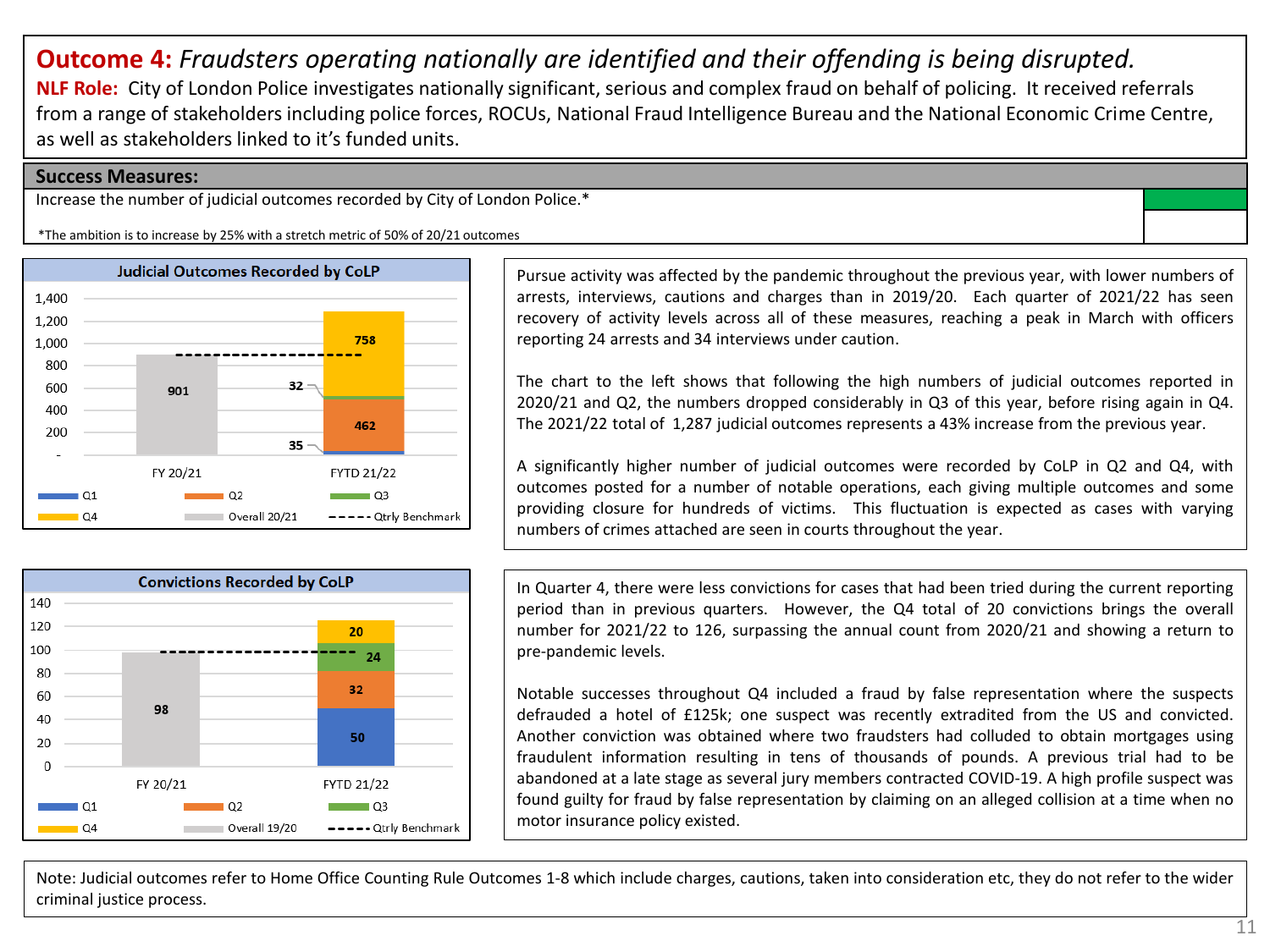## **Outcome 4:** *Fraudsters operating nationally are identified and their offending is being disrupted.*

**NLF Role:** City of London Police investigates nationally significant, serious and complex fraud on behalf of policing. It received referrals from a range of stakeholders including police forces, ROCUs, National Fraud Intelligence Bureau and the National Economic Crime Centre, as well as stakeholders linked to it's funded units.

#### **Success Measures:**

- Increase use of POCA powers and value of assets denied. $2$
- Increased use and number of new ancillary orders issued by City of London Police.<sup>3</sup>
- $2$  ambition is to increase by 5% with a stretch metric of 10% of 20/21 occasions.

ambition is to increase by 30% with a stretch metric of 60% of 20/21 occasions.



There has been an overall 54% drop in POCA activities compared to the previous year. Throughout the Financial Year, the value of these orders has reduced considerably across all measures with the exception of Account Forfeiture, when in Q3 the Asset Recovery Team working in partnership with the CPS obtained two Account Forfeiture orders totalling over £28.75m; the UK's highest ever account forfeiture. Then, as an offshoot to this ground breaking investigation, an Account Freezing Order was obtained for £1.48m. Decreases in POCA activity are being seen nationally and the Strategic Asset Recovery Board is investigating this change. Responding to these changes in POCA activity, officers have sought innovate ways to compensate victims. In one case, officers attended court under the Police Property Act and obtained an order for a Rolex valued at £36k seized during the investigation be delivered to an elderly victim of courier fraud.





The active ancillary orders include Serious Crime Prevention Orders, Financial Reporting Orders and Criminal Behaviour Orders.

Throughout the year numbers fluctuate as orders expired and new ones have been served. Quarter 4 has remained at 16 active Ancillary Orders, 1 above the 20/21 benchmark.

Currently CoLP have 28 SCPOs under review with OIC/CPS and 16 Active Ancillary Orders with one order having expired in September.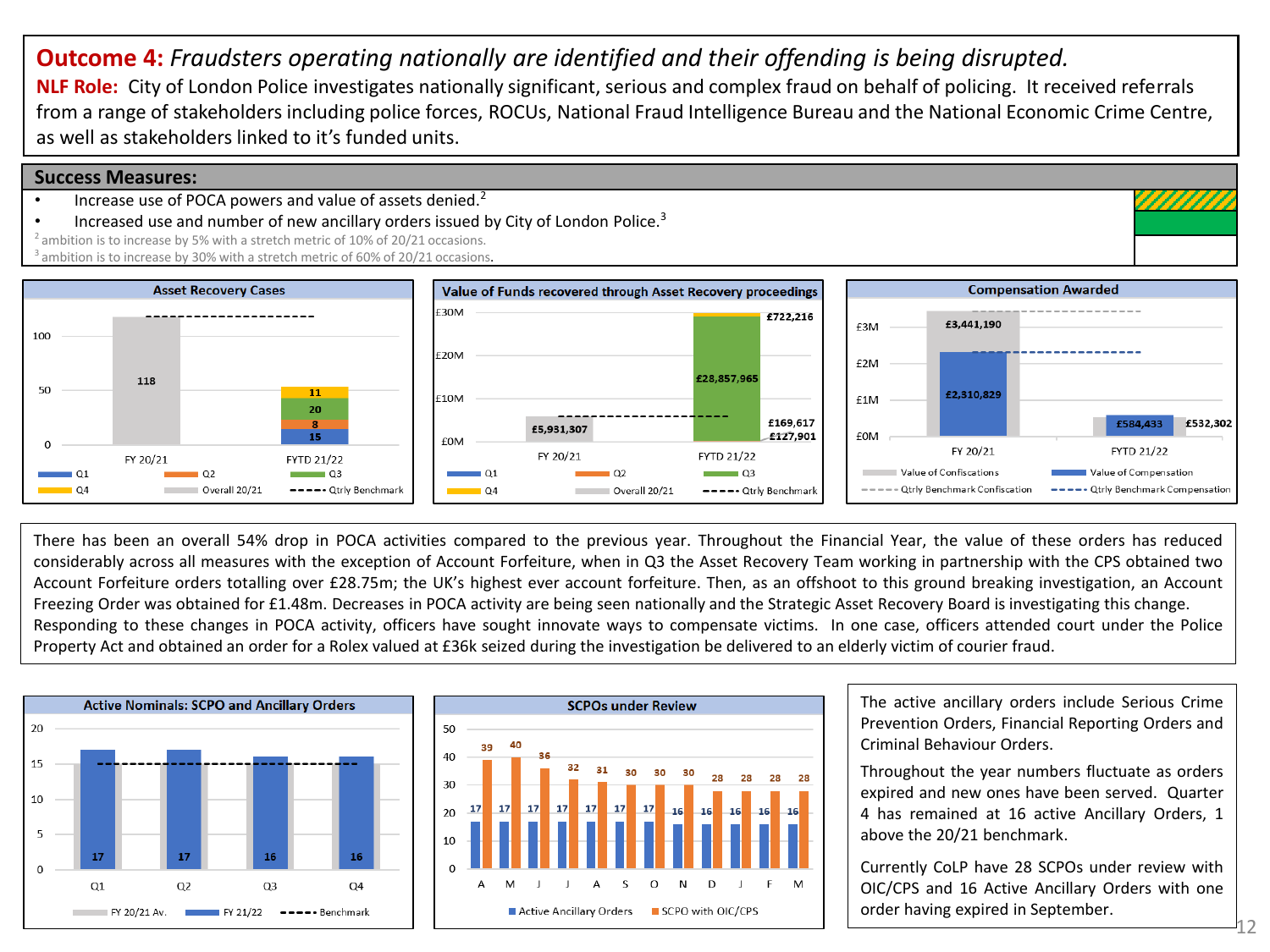## **Outcome 4:** *Fraudsters operating nationally are identified and their offending is being disrupted.* **NLF Role:** City of London Police investigates nationally significant, serious and complex fraud on behalf of policing. It received referrals from a range of stakeholders including police forces, ROCUs, National Fraud Intelligence Bureau and the National Economic Crime Centre, as well as stakeholders linked to it's funded units.

#### **Success Measures:**

The number of disruptions to technological enablers is sustained.





During the forth quarter, there was a particular intensification in website disruptions by both the NFIB Prevention and Disruption Team (P&D), and the PIPCU operation to disrupt fraudulent domains. Activity in this area during Q4 accounted for over half of the annual total, with teams accepting referrals of single fraudulent websites and identifying multiple others created by the same registrants.



City of London Police and National Cyber Security Centre Suspicious Email Reporting and Takedowns: NCSC & COLP receive reporting of suspicious emails from the public via SERS, which launched 21 Apr 2020. As of 31st March 2022, the number of reports received stand at more than 11,000,000 with the removal of more than 78,000 scams across 144,000 URLs. The public are sent large volumes of scam messages every day, many of which will be blocked by spam filters or otherwise ignored.

In Q4 there were more than 19,000 suspicious emails reported per day to NCSC and COLP, in addition to around 623 cyber-enabled crimes reported by victims to Action Fraud. From these suspicious emails, we identified nearly 340 new pieces of infrastructure (websites, servers, or emails) per day - i.e., about 1.8% of scam messages the public sent us contained unique knowledge of something malicious.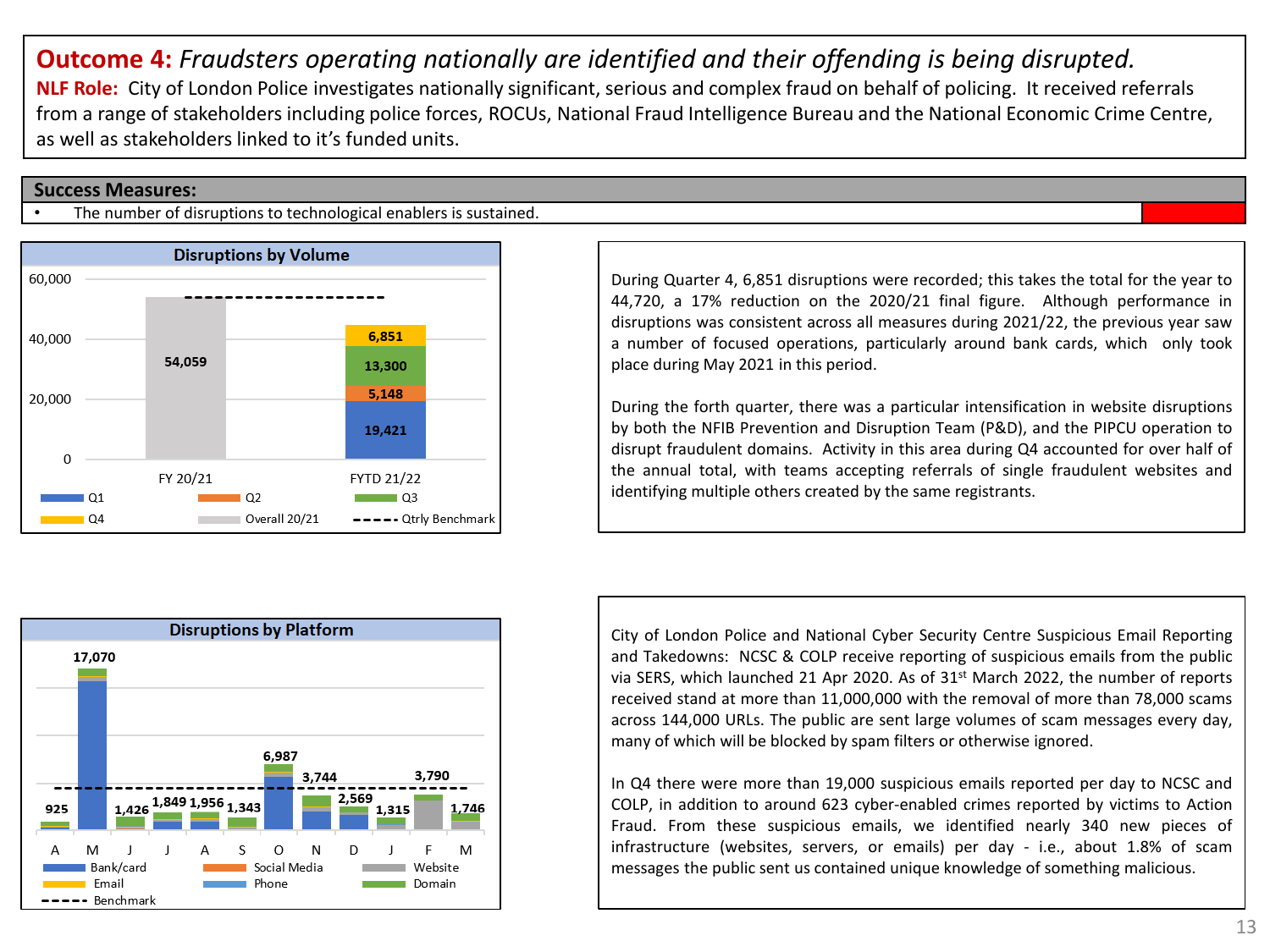**Outcome 5:** *Policing has the capability and capacity to detect, disrupt and deter economic crime.* **NLF Role:** City of London Police is a centre of expertise for fraud. It provides economic crime investigation training to policing, government and the private sector through its Economic Crime Academy. It is responsible for identifying, developing and disseminating good practice.

#### **Success Measures:**

• Economic Crime Knowledge Hub engagement levels are increased







The Economic Crime Knowledge Hub membership has continued to rise steadily during Q4 2021/22. There have been 36 new members to the Economic Crime Knowledge Hub this quarter as the rate of new membership increased from Q3. The total membership fell following a purge of .pnn registered email addresses, but as below, the remaining members show high engagement levels with the site.

13 new documents were uploaded to the Knowledge Hub during the period, surpassing the total number of uploads from 20/21 by 35%. There were also 42 contributions to the site, including interactions on the forum and responses to polls, showing high levels of overall activity.

The number of visitors to the Hub has increased quarter on quarter since Q2, and the site welcomed 38% more visitors in 2021/22 than the previous year.